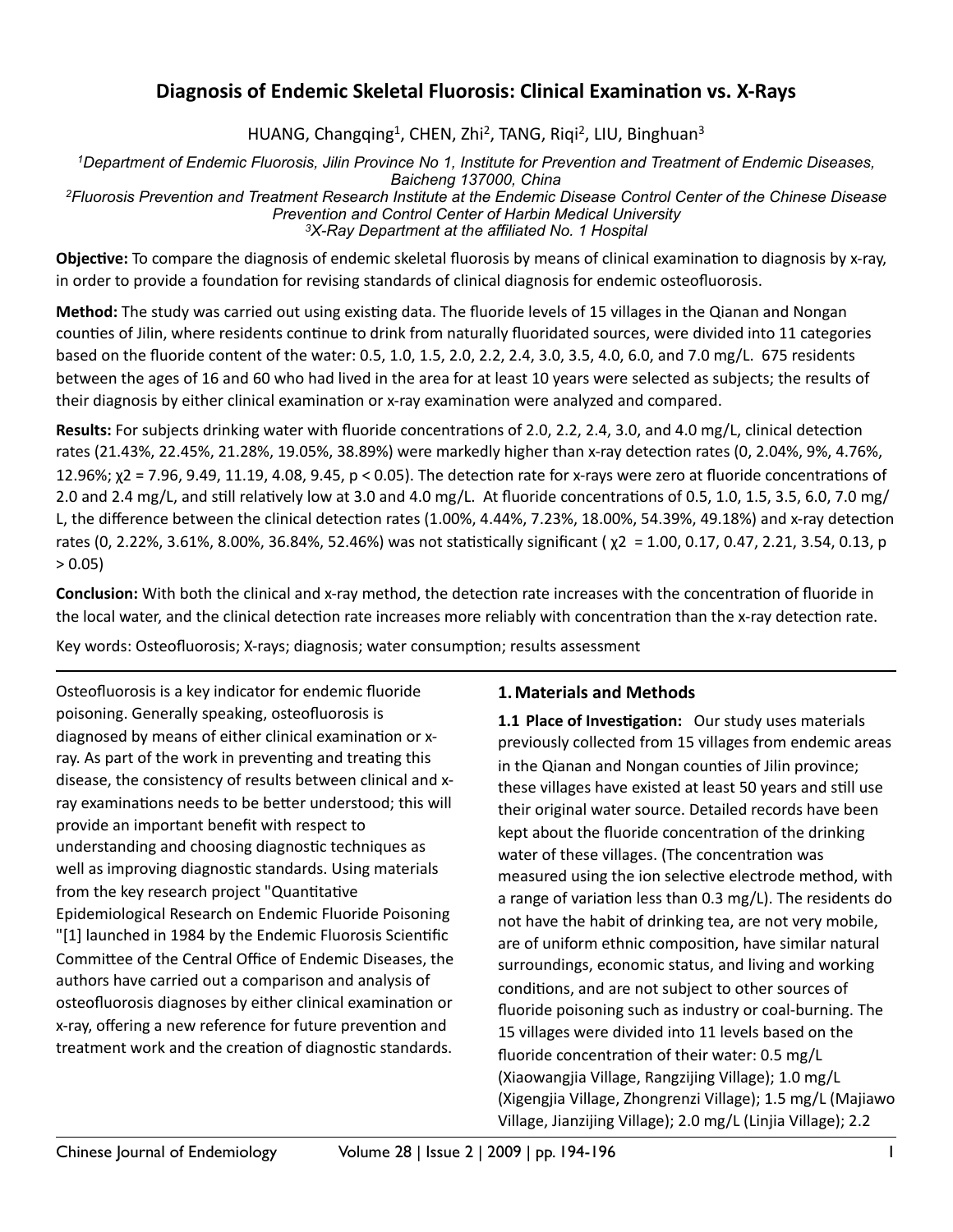mg/L (Xiguang Village); 2.4 mg/L (Bijiadian Village); 3.0 mg/L (Dongcang Village, Huangtai Village),; 3.5 mg/L (Houxun Village); 4.0 mg/L (Loujia Village); 6.0 mg/L (Yexiaopu Village); and 7.0 mg/L (Anzijing Village).

**1.2 Subjects:** From the residents of villages at each concentration level subjects between the age of 16 and 60 who had lived in the village for at least 10 years were selected. The subjects were divided into 5 age groups with cut-offs at 21, 31, 41, and 51; there were 10-15 subjects from each age group from each fluoride level, with an even balance of male and female. A total of 675 subjects were selected in all.

1.3 Targets: Includes clinical examinations of the bone and joints as well as frontal x-rays of the forearm (including the elbow) and the thigh (including the knee).

**1.4 Diagnosis Standard:** Diagnosis of osteofluorosis by both clinical examination and x-ray was made according to "Endemic Osteofluorosis Diagnostic Standards" (WS 192-2008).

**1.5 Statistical Analysis:** A  $\chi$ 2 test was used to compare the differences in the detection rates between clinical examination and x-rays for the various fluoride levels;  $p <$ 0.05 indicates a statistically significant difference.

## **2.Results**

For subjects drinking water with fluoride concentrations of 2.0, 2.2, 2.4, 3.0, and 4.0 mg/L, there were marked differences in the detection rates of the two diagnostic methods  $(\chi^2 = 7.96, 9.49, 11.19, 4.08, 9.45, p < 0.05)$ , with the rates for clinical examination higher than x-ray detection rates; in particular, at fluoride concentrations of 2.0 and 2.4 mg/L the clinical detection rate was 21.43% and 22.45% while the x-ray detection rate was zero. However, at fluoride concentrations of 0.5, 1.0, 1.5, 3.5, 6.0, 7.0 mg/L, the difference between the clinical detection rates (1.00%, 4.44%, 7.23%, 18.00%, 54.39%, 49.18%) and x-ray detection rates (0, 2.22%, 3.61%, 8.00%, 36.84%, 52.46%) was not statistically significant  $(\chi^2 = 1.00, 0.17, 0.47, 2.21, 3.54, 0.13, p > 0.05)$ . When the fluoride concentration is  $3.0 \text{ mg/L}$ , the x-ray detection rate is rather low (only 4.76%), but it rises to 12.96% at 4.0 mg/L, though this is still markedly lower than the clinical detection rate of 38.89%. The detection rate of both clinical and x-ray examinations increases with the increase in water fluoride concentration, giving consistent results when the fluoride concentration is

relatively low or relatively high. The clinical detection rate increases more reliably with the fluoride concentration than the x-ray detection rate, see Table 1.

### **3. Discussion**

Previous investigations[2-3] have demonstrated that the results of clinical and x-ray diagnoses of osteofluorosis are consistent. The present study shows that the detection rate of clinical examination increases more regularly with water fluoride concentration than the xray detection rate. It has been previously noted by Chen et al.[4] that, when comparing clinical and x-ray detection rates for osteofluorosis, the x-ray detection rate did not vary regularly with the fluoride concentration. When investigating the relationship between the fluoride concentration of drinking water and fluoride poisoning detection rates, Shi[5] found a clinical detection rate of  $7%$  in areas with less than 2.5 mg/L of fluoride, but x-rays were not able to diagnose a single case. Geever et al[6] compared the bone necropsies of 37 individuals residing in areas with drinking water fluoride concentrations of 1.0-4.0 mg/L with those of 33 individuals living in areas with drinking water fluoride concentrations of less than  $0.5 \text{ mg/L}$ ; a microscopic examination showed no differences between the two.

In previous research which concluded that clinical and xray diagnoses of fluoride poisoning were consistent with each other, the authors used full body x-rays[2-3]. Across the entire skeleton, the three locations which yielded the most positive diagnoses were the pelvis, the forearm, and the thigh. The rate of diagnosis using these three locations together was 100%; with 2 locations it was 90%; and with one of the pelvis, forearm, and thigh it was 83.33%, 80.00%, and 73.33%, respectively[2-3]. Therefore, increasing the scope of the examination can increase the x-ray diagnosis rate. Even though the diagnosis rate could clearly be improved by adding pelvic or other x-rays to the forearm and thigh x-rays used here, at water fluoride concentrations of lower than 3.0 mg/L, the detection rate for x-rays is nevertheless markedly lower than the clinical detection rate; in particular, at 2.0 and 2.4 mg/L x-rays did not detect a single case, indicating that the changes visible by x-ray present later than clinical symptoms. In other words, the effects of fluoride on the body may first manifest in symptoms such as joint pain and restricted limb movement and,